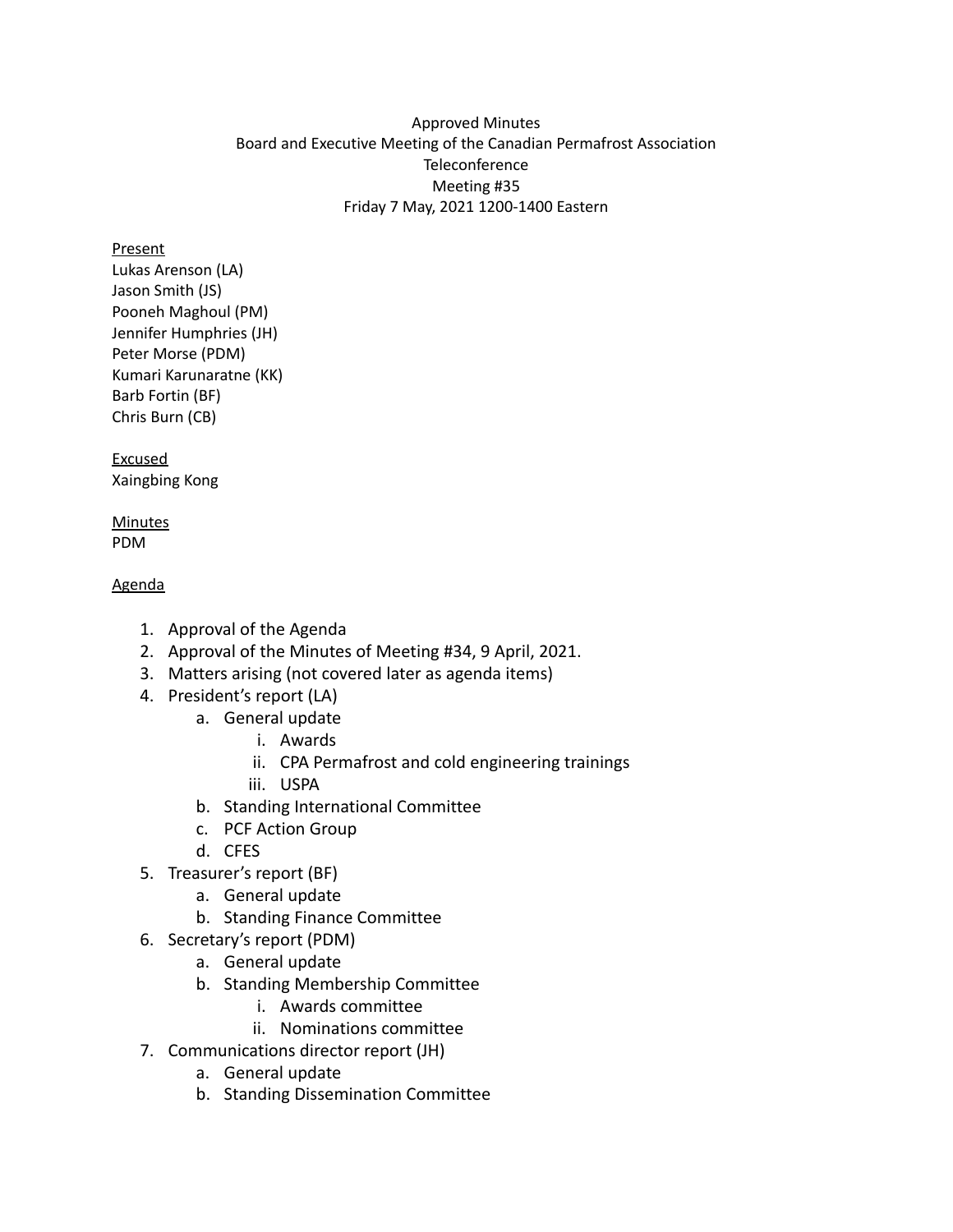- 8. Early Career representative report (XK)
	- a. General update
- 9. President-elect report (KK)
	- a. Update Action Groups
		- i. General update
	- b. Charitable arm
	- c. Standing Linkages Committee
- 10. Any other business
	- a. Update on discussion with YFN (CB)

# Action Items

PDM: Ask the nomination committee to reach out and have a public call for nominations for the HF Award. Nominations can be set to the Secretary.

PDM: Move standing item Charitable Arm from President elect to SFC.

PDM: Send \$12 invoice from annual return to BF.

BF: Send personal emails to remind remaining outstanding members to renew their

membership

BF: Update our mailing address with the bank

LA: Connect with XK and stress importance of reaching out to include ECR in webinar series

# **Minutes**

- 1. Approval of the Agenda
	- a. LA: Questions or additions?
	- b. None
	- c. Vote: Unanimously approved
- 2. Approval of the Minutes of Meeting #34, 9 April, 2021.
	- a. LA: Questions or comments
	- b. None.
	- c. Vote: Unanimously approved
- 3. Matters arising (not covered later as agenda items)
	- a. None
- 4. President's report (LA)
	- a. General update
		- i. Awards
			- 1. HF Award. One piece of news is that the finance is covered for this year. AL reached out to Jill and it is covered. Perfect. I'd like to have the nomination committee to reach out and have a public call for nominations for the HF Award. Coordinate with Phil Bonnaventure any things concerning the call, and nominations can be set to the secretary.
			- 2. Don Hayley award. We need to decide if the wording in the Terms of Reference is agreeable. If it is, we can post aspects on the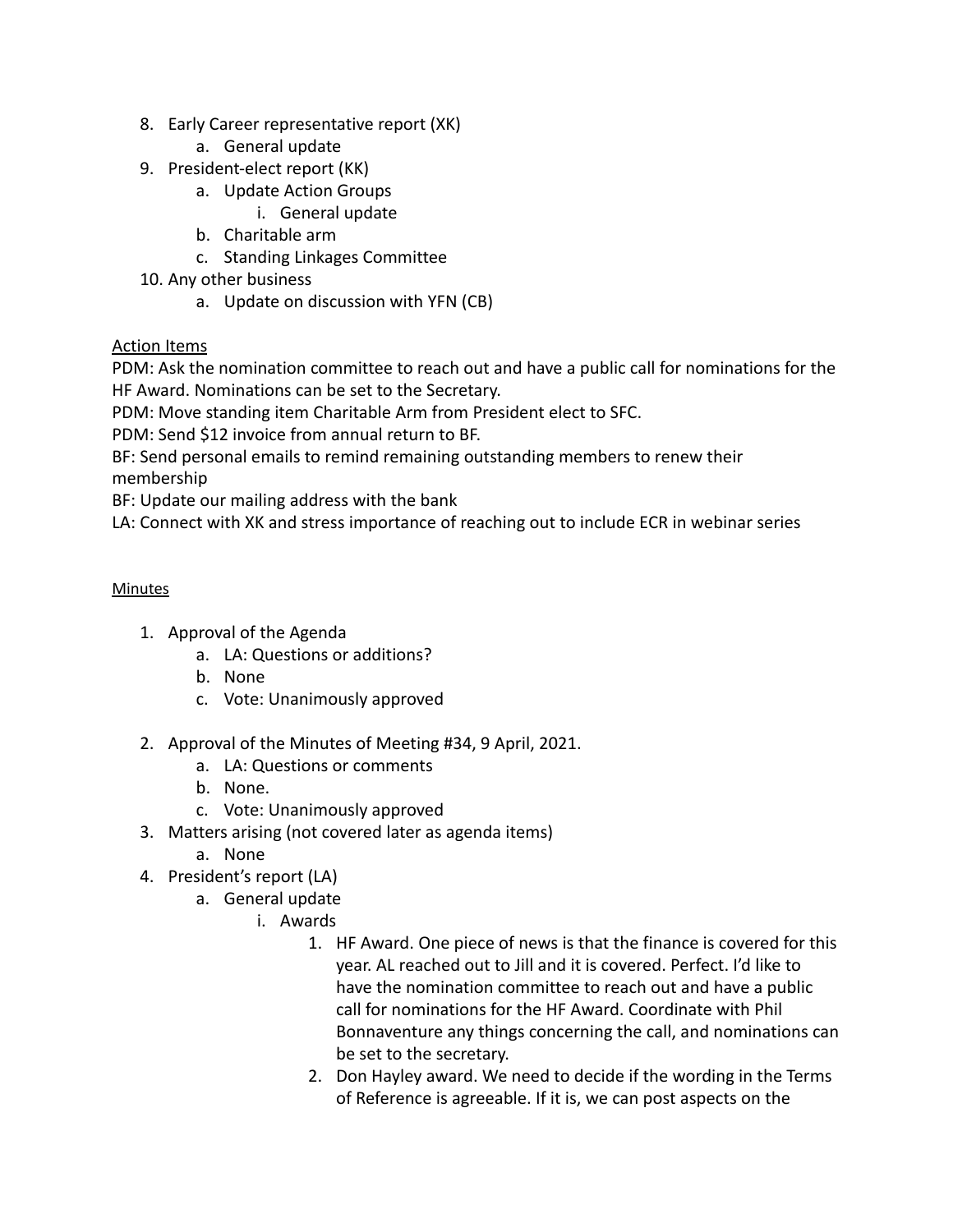website and reach out with a call for nominations. This has been reviewed by Richard Trimble, Dave Sego, and myself. And Don saw it too, and agreed.

- 3. JH: For academics in engineering, are the majority registered as P.ENG, or does that requirement disqualify many of them?
- 4. LA: I think that it is an important criterion, and it is meant to be for the professionals, and it encourages professional registration. PM, what are your thoughts? Is it a limiting factor, or is it OK.
- 5. PM: A difficult question. We have to recognize fundamental research, but we have to recognize the practice. Maybe we can alternate between academia and practice.
- 6. LA: It is in the spirit of Don Hayley, who was a practicing engineer. The award is meant for professional work, and we could argue that the basic research could fall under the HF award.
- 7. PDM: I think that it is fine. The people who drafted the TOR, and the person who provided the funds probably had clear ideas on what they want, and we can always create another award if there is a gap, but the HF award probably catches the "research" aspect.
- 8. JS: Agree.
- 9. BF: What is the amount for the award?
- 10. LA: \$2000. BF, you will get a cheque that will cover this award for a couple of years from the anonymous donor. The donor will also cover a lifetime membership for Don Hayley.
- 11. LA: One thing that is different from the HF award is that we are asking that person to present on what they have achieved in their career at the meeting. Similar to the J. Ross Mackay Award. Other questions?
- 12. None.
- ii. CPA Permafrost and cold engineering trainings
	- 1. I'll pass over to JH, but our survey is out, and hopefully we will get some feedback. JH Can give us an update a bit later on in the meeting.
- iii. USPA
	- 1. Still waiting to hear back.
- b. Standing International Committee
	- i. Nothing to report here
- c. PCF Action Group
	- i. The dialogs are completed, and a summary is in the works. Some of you may have been involved in the initiative to write a letter to the Prime Minister of Canada to raise the aspects of PCF and how important it is to Canada as a nation. Not sure what action will be taken as a result of the letter. Within PCF, Mike Brown has indicated that he will not continue to be lead. His idea was to initiate it, the PCF hopes to pass on to Cascade Institute and Thomas Homer-Dixon. He is a researcher with Cascade Institute, looking at broader aspects of science. When we first contacted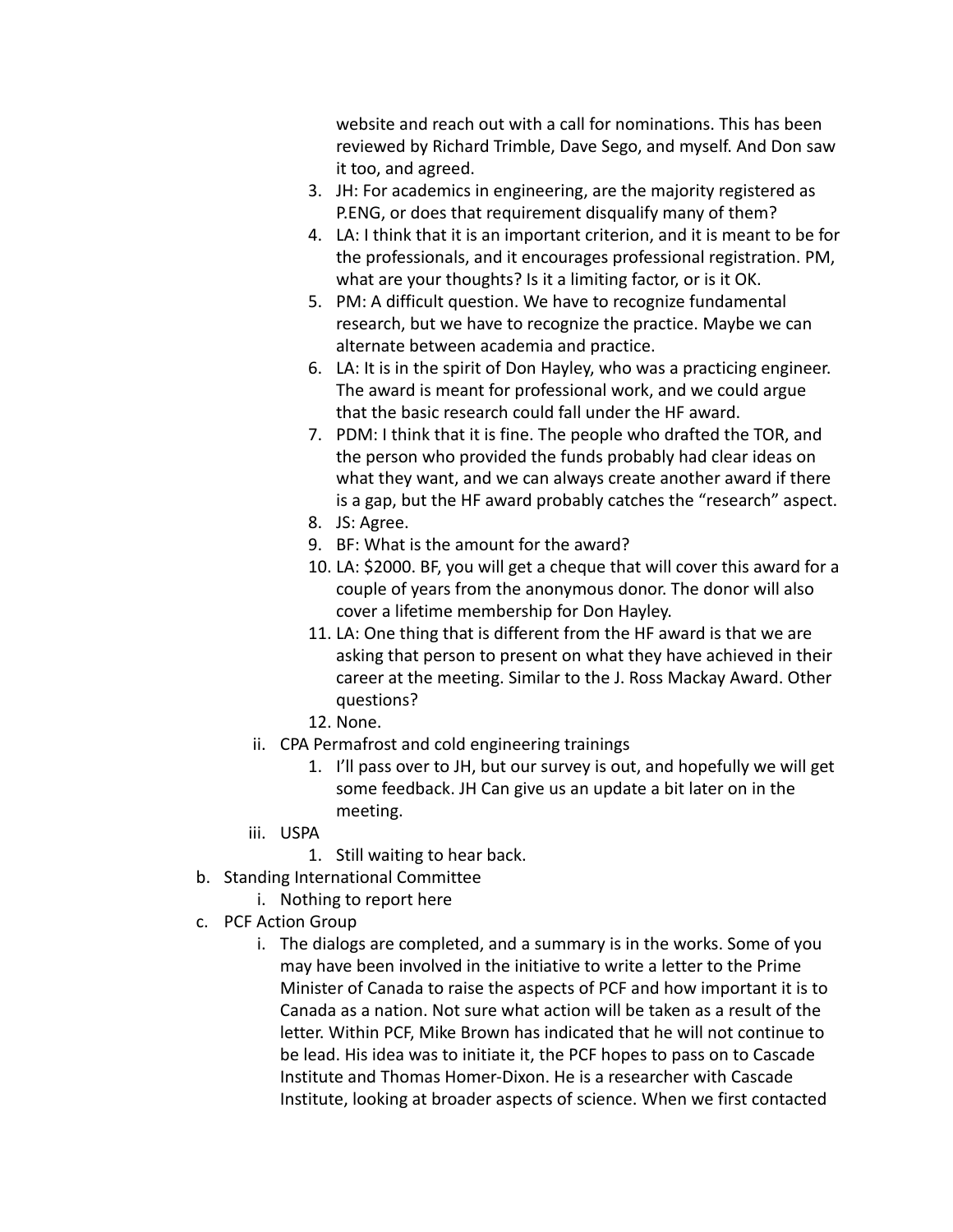him, he was interested in PCF, but from a more holistic perspective. He is interested in taking that on, but reaching out to experts. The idea is to prepare a proposal, and pass on to Minster Jonathan Wilkinson , and see how the next step could be financed. The first step was funded directly by Mike Brown. The next step would be led by Cascade Institute. We are transitioning from the initial PCF group, to the Cascade Institute to carry the dialog forward. The Institute can raise funds to keep it going. That is kind of the next step. So eventually we will dissolve the PCF action group as the purpose of the action group is completed.

- ii. KK: What is the role of the CPA as the PCF transitions to the next phase? Where do we fit, or don't fit?
- iii. LA: My questions too. When we started the idea of Action Groups this sort of thing was not anticipated. I'd like the Cascade Institute to join the CPA. The PCF is overseeing the transition. Once the Cascade Institute is started, there could be a board or steering committee to oversee the work, and the CPA should have a seat on the board or committee. The CPA should still be involved so that we have the communication and advice. TH-D recognizes that he is not the expert on PF, and he doesn't want to go after funds that traditional PF work would seek. He sees his role as more holistic, and wants to bring together collaborations. Our role as the CPA is to make sure those links and contacts are made. It is important to TH-D that indigenous groups are included.
- iv. Any other questions?
- v. JS: It is a great idea, and smart for us to stay involved.
- d. CFES
	- i. 2 weeks ago we had the CFES AGM (16-17 April). Not much to report. I haven't received the meeting notes yet to pass along. We should have received an invoice.
	- ii. BF: Haven't seen anything yet.
	- iii. LA: We are a member, and they haven't complained of non-payment yet.
	- iv. BF: I'll keep an eye open.
	- v. LA: The CFES is purchasing a subscription to a geology education set of tools and resources for \$5000 a year. Not sure if this is just for CFES, or if members can use the materials as well. Seems to be focused on geology. (Geologize - Practical Geocommunication (<https://training.geologize.org/>  $\lambda$
	- vi. LA: I'll reach out and ask about payment.
- 5. Treasurer's report (BF )
	- a. General update
		- i. Membership. 145 paid members. Includes 4 new members, and 5 renewals. I received 2 cheques, 1 from Merran Smith for 2021. We still have 35 members that have not renewed yet. The final notice has gone out. I'm a bit surprised that they haven't yet. 15 Reg, 19 EC, and 2 institutional.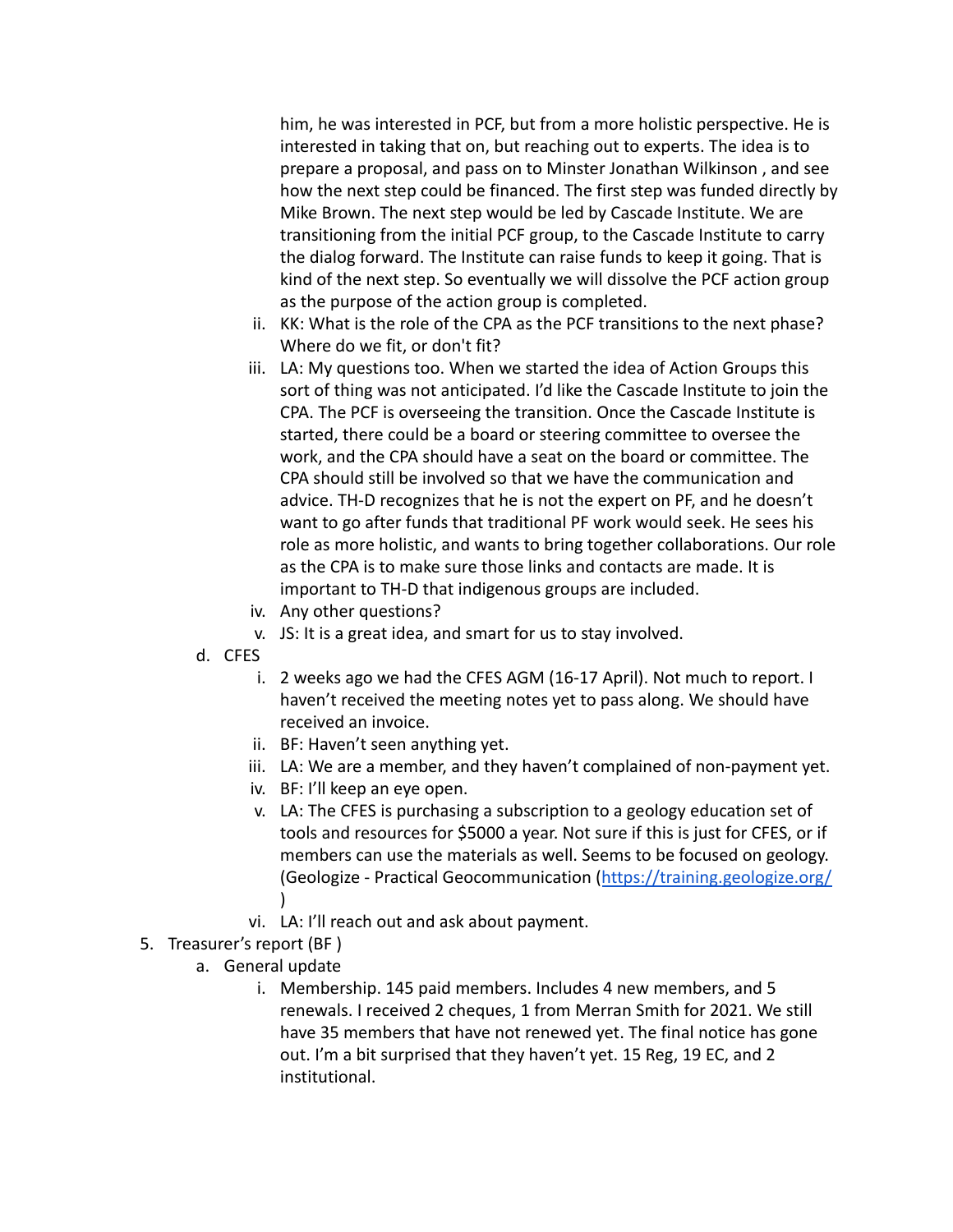- ii. LA: The renewal email goes out through Membee. Maybe we need to send a personal email, as the Membee one may be going into junk. Let's send a personal email to remind them.
- iii. BF: I'll do that, because it would be too bad if they cancel. It is possible that they registered with CGS, and they just didn't use the code. I've started looking into that. Paid: 52 EC, 66 Reg. Lifetime 16, CG 6, IG 2, IS 2, Community 1. Revenue since Jan is \$24563, which is 10% more than budgeted. Expenses are \$2137, which is 10% of budgeted expenses. Expense related to normal fees. \$2030 in the GIC, \$56447 in the bank. I received a cheque from Jill for the HF award. We don't have the charitable donation forms yet, so we can't issue a tax receipt. I have to file the GST for this quarter.
- iv. LA: Not sure why we still have to file quarterly.
- b. Standing Finance Committee
	- i. BF: Not much news for the committee. No chair yet. No movement on the Charitable Arm.
	- ii. PDM: WES still does not have membership paid for by GSC, so she may have to pay for her own.
	- iii. Action: Move Charitable Arm from President elect to SFC.
	- iv. LA: The problem with a charity is the level of reporting increases, for obvious reasons. So we didn't have a big incentive, but the DH award is a bit of a push. The donor doesn't care about the tax incentive, but it makes sense for the long-term goals of the CPA.
- 6. Secretary's report (PDM)
	- a. General update
		- i. Filed our annual return with Industry Canada, updated our list of directors, updated our registered address, and verified other information on our account.
		- ii. BF: I'll update our information on our banking.
		- iii. PDM: Send \$12 invoice to BF.
	- b. Standing Membership Committee
		- i. No update as I did not get a report from the SMC before this meeting. I asked on the 4th. I know that they are working putting together the Awards committee and the Nominations Committees.
		- ii. Awards committee
		- iii. Nominations committee
- 7. Communications director report (JH)
	- a. General update
		- i. Newsletter went out. The website has been updated. I've been making SM posts. I have the conference papers, but I have to figure out the most functional way to add them to the website.
	- b. Standing Dissemination Committee
		- i. Adam Kirkwood has drafted a proposal for the Webinar Series. Shannon Hibbert and Yifeng are involved.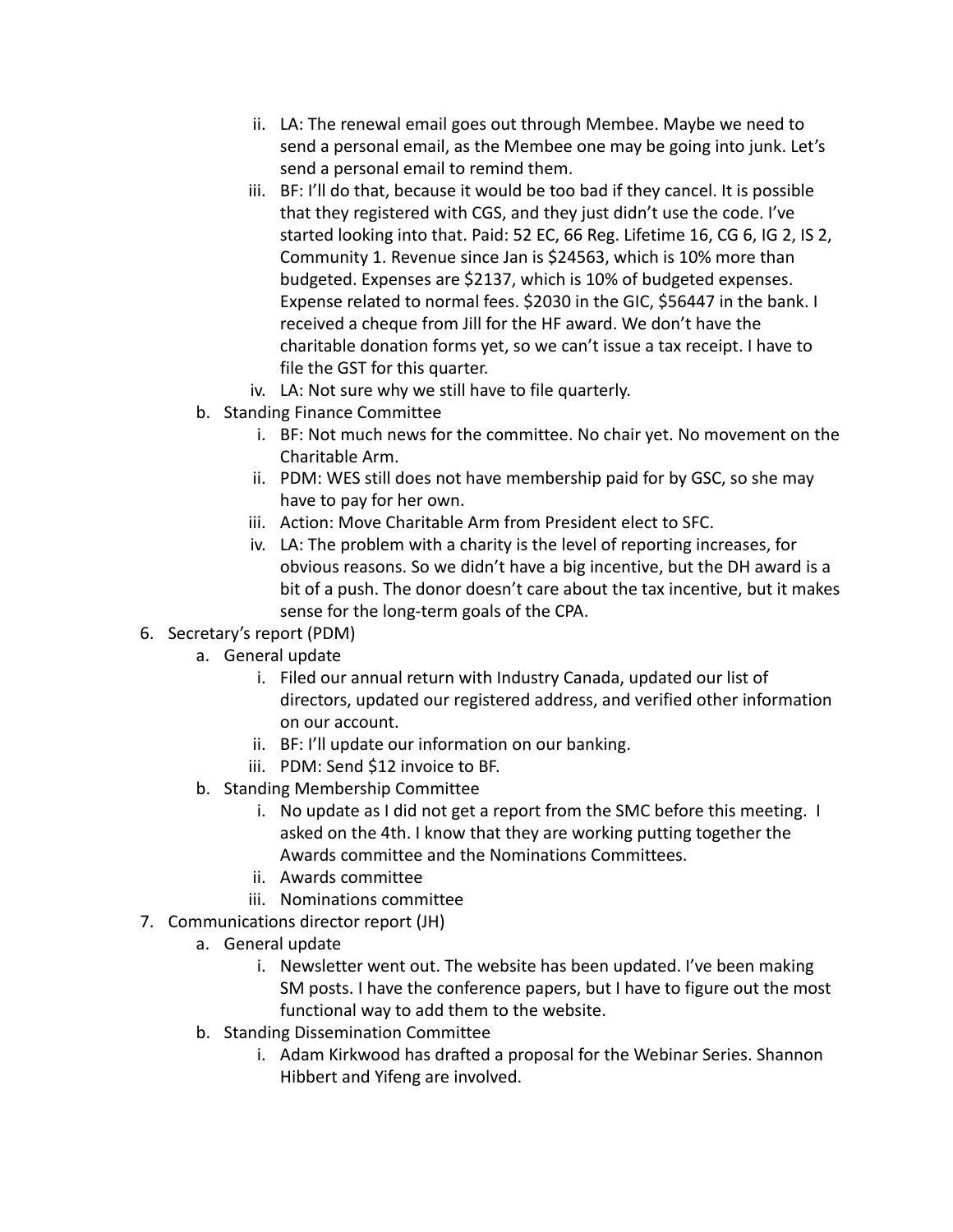- ii. K-12 education materials. Yifeng has spoken to the Royal Canadian Geographical Society about partnering with them to develop materials. We want to create 2-3 things based on some materials from Ontario as a template. We would like to use the RGS essentially as a consultant. We are also looking for additional partners for additional funding. We are looking for ideas for our first resources to develop.
- iii. For the course database, I will send it off to you to look at. I hope that we get a few responses from members. The database is set up.
- iv. Yifeng has applied for a booth at the RCOP.
- v. For the AGM, PermafostNet has reached out, and we will have a member of the SDC be a member of that committee.
- vi. LA: We don't have anything budget for this, but we are good financially, so we could invest in supporting this initiative to develop resource materials. Our members would be happy to support this.
- vii. JH: We will have a better idea of costs in the next few weeks.
- viii. LA: We may also be able to partner with CFES to develop something. A good avenue to explore how we could partner.
- ix. CB (joins meeting): The CFES is a golden opportunity. For many years they haven't done much but now they want to. This is a fantastic opportunity to lead the CFES. You are giving them a plan, and you will be surprised as to how much that plan is adopted and supported. Good of LA to raise this.
- x. AL: This is a good way to support ECR, if we can get them more involved in the webinars. If we can pitch come of these alternative ideas to XK, that would help.
- xi. JH: Might be more effective if it came from you.
- xii. LA: If there is any objection from the board? Do we want to open up the webinar to ECR?
- xiii. KK: I think that we should. As long as it is in the spirit of collaboration and support, rather than critique.
- xiv. CB: If you don't include the ECR, then you limit the audience. People would be very happy to hear from ECR, and we would get the audience we expect.
- xv. LA: I'll reach out to XK and get this going then.
- xvi. LA: One comment is, do you need more support for the website or whatever?
- xvii. JH: There is a lot to do, and the committee is quite busy, but I'm going to ask for help from the committee.
- xviii. LA: We can also just put out a call for more help, or ask people directly.
- 8. Early Career representative report (XK)
	- a. General update
		- i. XK excused.
- 9. President-elect report (KK)
	- a. Update Action Groups
		- i. General update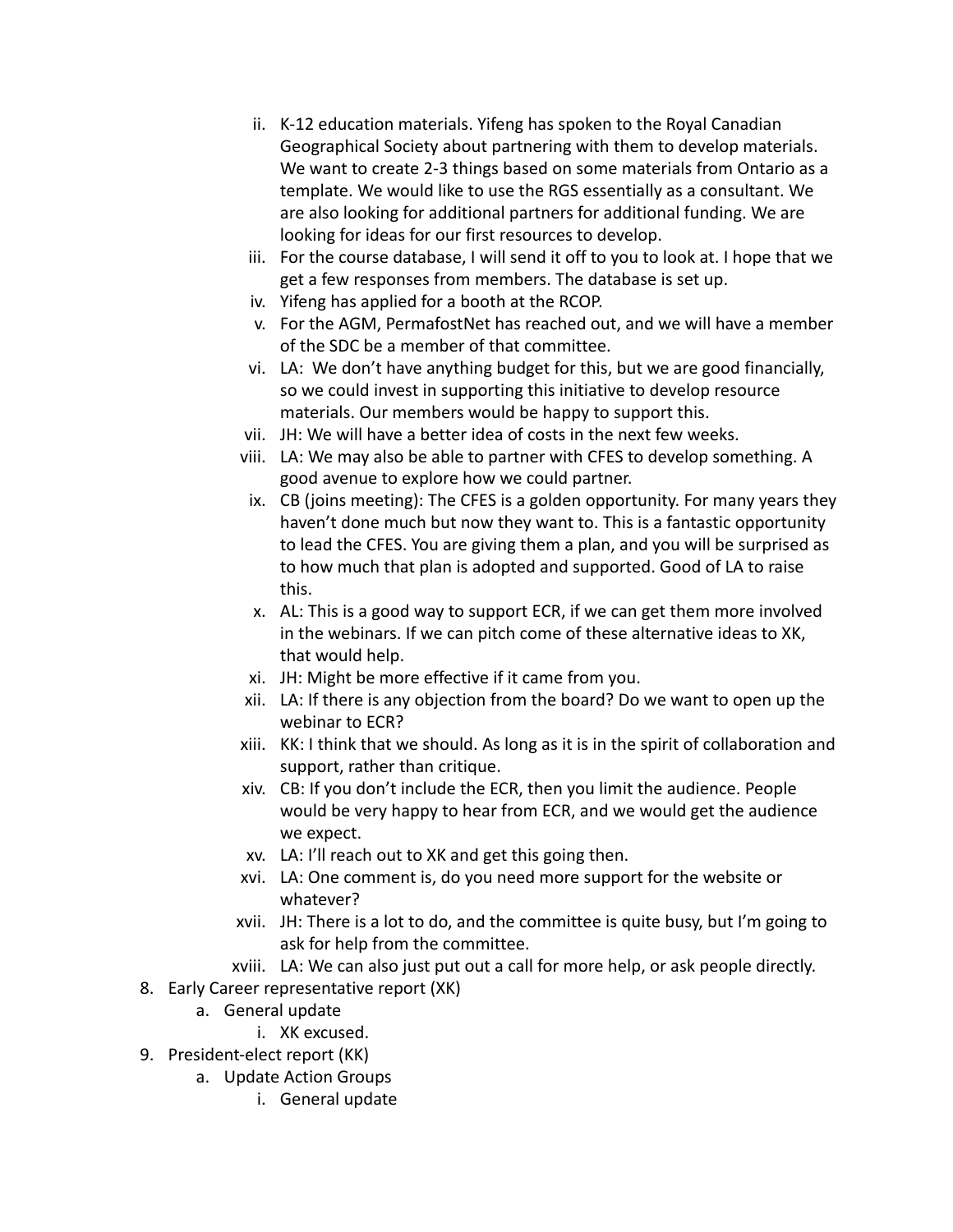- 1. Glossary
	- a. CB: Brendan asked, "if we get this glossary in English, is the IPA going to translate to other languages". I said that if we get the glossary in time before 2024, that we can translate it. I think that they want to have the draft ready in a year. That gives us enough time. It would probably end up on the IPA website, in an interactive way, and the user could request the definition in whatever languages the glossary has been translated to. I presume there has been progress on the glossary.
- b. Charitable arm
	- i. PDM: to remove this from KK's standing items
- c. Standing Linkages Committee
	- i. KK: Connected with Sarah Brown in a couple of weeks to go over the strategic plan, brainstorm, and come up with some action items. I'll have more to report back in June.

# 10. Any other business

- a. Update on discussion with YFN (CB)
	- i. Just met with the 3 Northern Yukon FN Chiefs. You saw the proposal that I sent a few weeks ago, and the power point last night. I went over the presentation with them and their advisors. At the end the 3 Chiefs said that they will support the request. Chief Roberta Joseph of Tr'ondëk Hwëch'in First Nation said that this is a great opportunity, and a good way to prepare for ICOP 2024. Chief Simon Mervyn of Na-Cho Nyak Dun First Nation wanted it to be the 3 of them. But that might change because they said that they wanted an organizing committee with the 3 chiefs. They want to set and agree to the ground rules. The thing is to make sure that the meeting assists them. They do not want to just approve the agenda. They want to be integrally associated. Chief Dana Tizya-Tramm of Vuntut Gwich'in First Nation is up on these issues, but his big area of interest is the relation between western science and FN ways of knowing. Dana seemed to be satisfied with my response. They know that this is a building block to ICOP 2024, and they want to be involved. The Chiefs want to be involved themselves, which is remarkable. We need to have our own organizing members, maybe parity, 3 members, and there can be a discussion, and we get on with it. Late-August 2022 is a good time. Chief Mervyn wants infrastructure groups involved, and Chief Tizya-Tramm is interested in carbon issues. Chief Roberta didn't ask many questions, but did a great job of wrapping up the whole thing. I think that she may have been concerned that a lot of the organizing would fall on her shoulders but I made it clear that it wouldn't. I don't think that we could have received a more positive response. There is a degree of trust that is greater than I have seen for other organizations that just look for approval. From the CPA perspective, we have real opportunity to engage communities, like in our mandate, but it means that we have to engage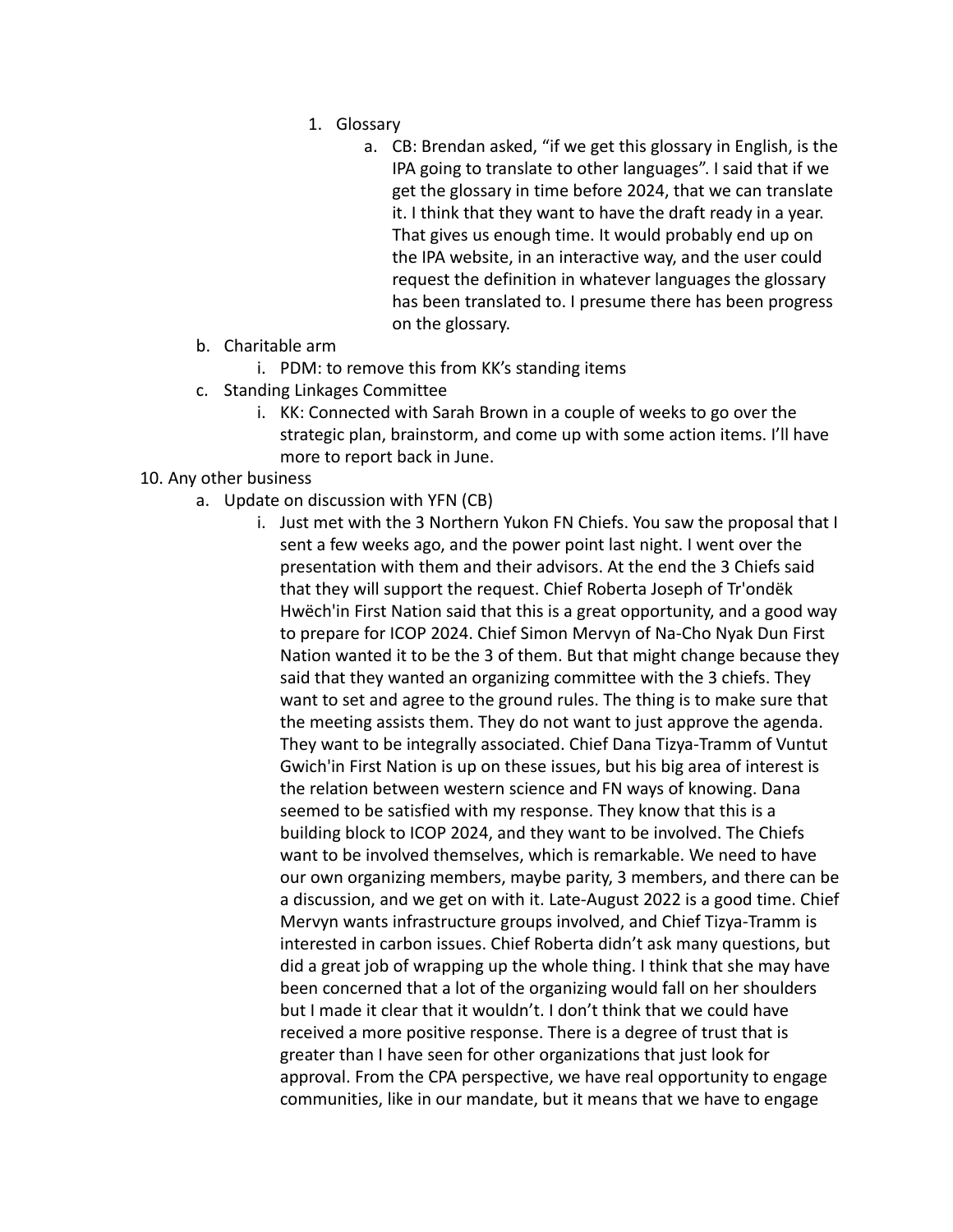on their terms and priorities. I pointed out that the CPA is roughly 200 people, so there are varied perspectives, so bringing in FN gives us a tremendous opportunity, and growth, but that means that we are not necessarily in our comfort zone.

- ii. LA: This is great news, and to know that the Chiefs want to be directly involved is great. This is exciting. Any other questions? Comments?
- iii. JH: What are the next steps?
- iv. CB: We need to get organized for this project, and need 3 people to get on the organizing committee. Those 3 people will also probably have to double up at the program committee meetings. Once the Chiefs are ensured that things will play out as envisioned, I think that things will go well. Sorting that out will be over the next few months. We need to be able to give a concrete plan by the AGM in November. We need to have some discussion about the program by then. The strategic decision is, what do we do if we get flooded with interest? I think this is an opportunity that is not available anywhere else, because there will be lots of people who want to engage the FN. We may see people from Alaska, or other parts of the world. We might have a bigger meeting on our hands than we want. We don't want it to get out of control when we are trying to get this relationship going.
- v. LA: My fear too, that we may be too attractive, and how to deal with PermafrostNet. Should that be a CPA event, or again a combined event with PermafrostNet? I would also propose that the team that leads the AGM this year is the team that also leads 2022. 3 is enough, but if we could get 3 CPA members that help this year, as the same ones in charge of next year's AGM, then we need to get going soon. It makes sense to set this team up soon and get the team warmed up for 2022.
- vi. JH: I offered to help. So do you need 3 more, or just 2?
- vii. LA: We need 3 people committed. I will be involved on a second level, rather than lead. I don't see myself as one of the 3. Is there benefit as current president, and next year as past president, to be 1 of the 3? I think that we do not want to send in 3 juniors.
- viii. CB: It would be totally suitable for us to have LA, KK, and me to talk with them. The support would come from some other CPA members who listen to what happens at the meeting and actually carry out organizing things. It would be best if it was like that to start with, and then the FN staff and CPA members will take on the more active roles. Then one of us can stay in the mix. I can't imagine that I won't get told things by the FN, so I will probably be involved, but we can settle this later. Chief Joseph wants to know what the meeting means for her people and her FN. Chief Tizya-Tramm is looking for something much longer-term. He is looking for a research project to come out of this. Chief Mervyn is looking to establish more credibility in the eyes of the YTG, in terms of technology and science. He wants friends and allies that help support his position. He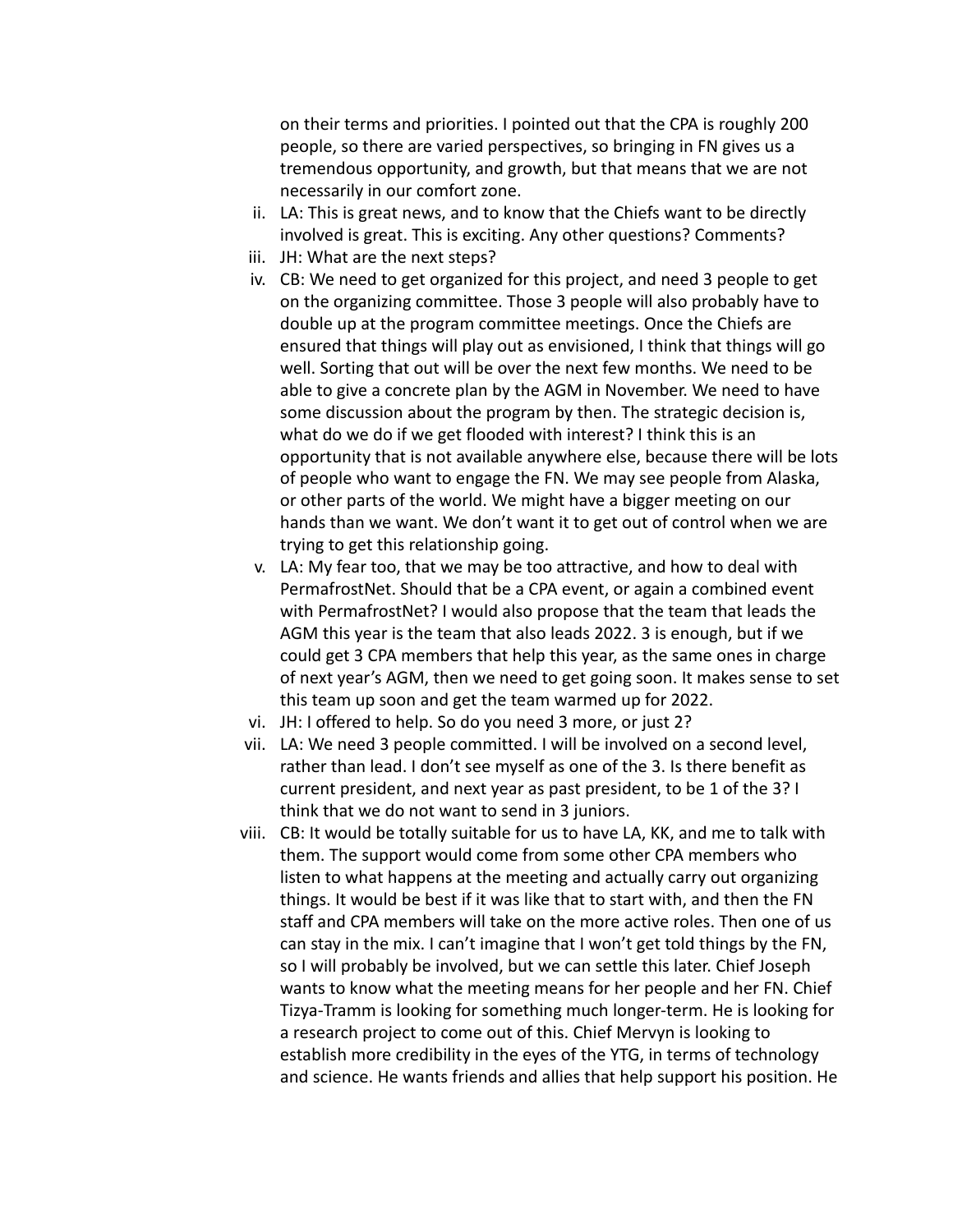knows that we know about things that his staff do not, and he is looking to harness that. Is that fair to say, JH?

- ix. JH: Yes, and I have found Chief Mervyn and Na-Cho Nyak Dun very supportive.
- x. LA: Paul Murchison, Yukon Transportation, reached out to me, and we discussed ICOP 2024. They want to be an essential part of ICOP. His interest is to have that infrastructure focus, and learn from the international community, and also showcase what we know. A great opportunity for the Yukon to bring in all the experts, and talk about the challenges that the Yukon has. The FN has problems with infrastructure, and that will only grow, so a good fit with infrastructure, too. We need to be very careful to balance the science and engineering sides. Paul indicated that he is more than happy to support initiatives, such as going to other conferences and promoting ICOP 2024. Many questions are about the resilience of infrastructure to climate change, so we need to make sure that we have that balance.
- xi. CB: Obviously I'm not on the ICOP committee, but the NOC needs to think about the number of people coming. We are going to have to manage the attendance quite carefully, and the CPA AGM 2022 will give us a chance to do that. Given the sorts of support that Paul is talking about, we will have a lot of people that want to come to Whitehorse.
- xii. LA: Now that we are all familiar with virtual meetings, the hybrid approach is more possible. We need to know what sessions we want, and that will steer what we can do. We have it in our hands to coordinate that. We need a theme for the conference. Depending on how we word that theme, it can set the basis for the conference.
- xiii. CB: The difficulty is that there will be an appeal for those who want to organize sessions. I think that what you are proposing is that we have to review proposals. I think that one of the things that we have to do is get a careful estimate of what the capacity is. We will get a notion of that from Dawson. Things like how many can we host for a meal together, can we use the theatre, etc. It will be a great training opportunity.
- xiv. LA: Any other business from any one else?
- xv. CB: I had a conversation with AL to do with awards. We are not a huge organization. We want the committee to have an easy job of it. Rather than having a formal set of nominations, we can make suggestions, and that will make their job easier. We need to make the process as easy as possible, rather than formal as possible.
- xvi. LA: We have the two avenues. We can accept nomination letters from the membership, but the committee can also just select someone.
- xvii. CB: I guess that means that anyone who makes a nomination can just give a few reasons, and get 3 more members to agree, and keep it simple, rather than a set of long letters of recommendation, etc.
- xviii. LA: We did talk about the DH award just before you joined, that it should be for a practicing engineer.